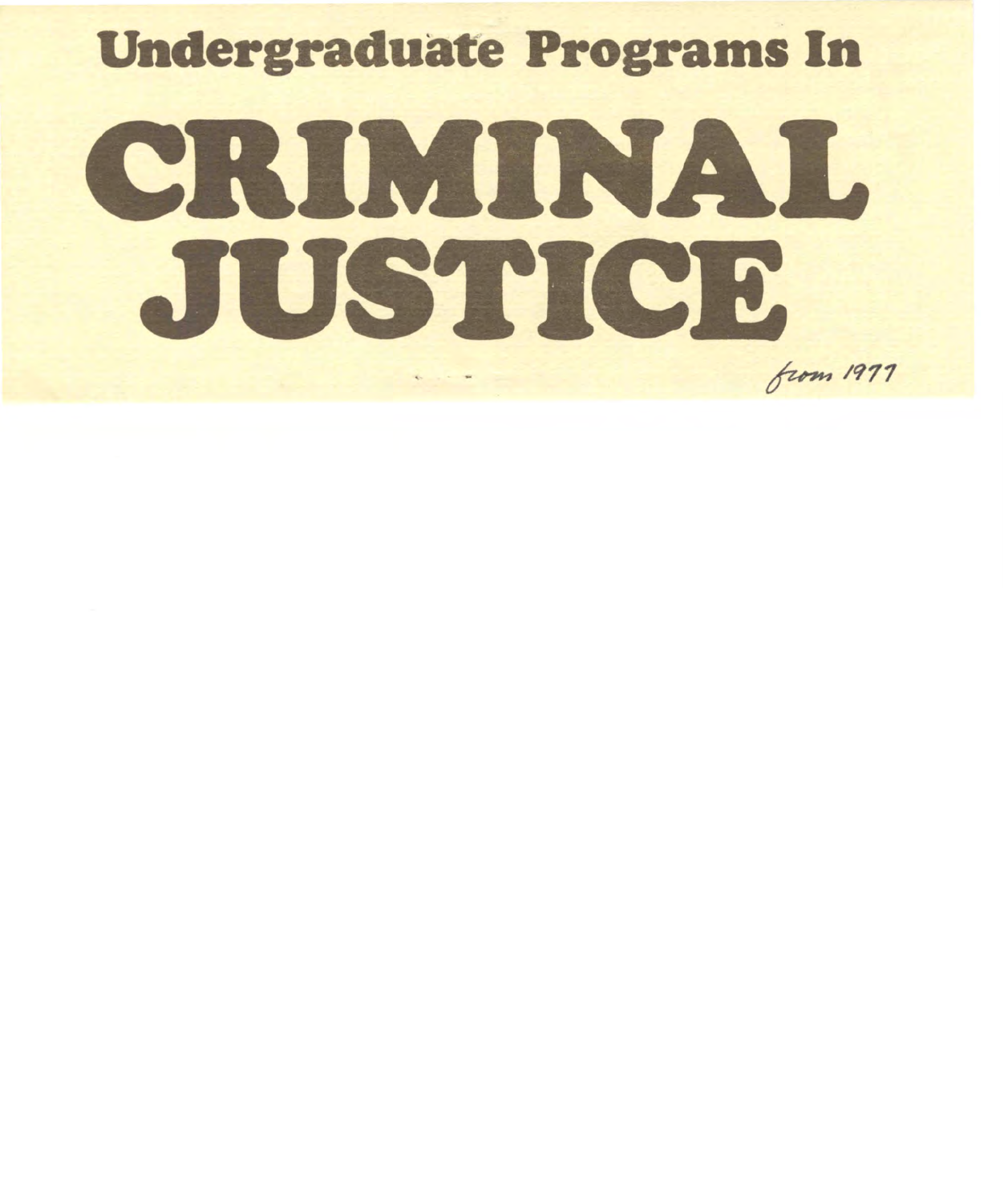#### **The University of North Florida**

now offers to interested students in· Jacksonville and surrounding areas a program of studies leading to the BACHE-LOR OF ARTS DEGREE in Criminal Justice, as well as a Special Studies program leading to the CERTIFICATE IN CRIMINAL JUSTICE.'

These programs should not be confused with extension programs offered by non-local schools. These UNF programs. provide courses in a range of areas taught by local faculty who live and work in Jacksonville and who are available to assist and counsel students during regular office hours. Classes are offered alternately during the day and in the evenings. For some courses, "parallel classes" are offered; i.e., the same course is offered during the day and evening of a single day, making class attendance easier for students employed on rotating shifts. In numerous ways these programs are designed to accommodate both the experienced in-service criminal justice employee as well as the new pre-service student.

#### **Programs Of Study**

#### The Bachelor of Arts Degree

The major consists of 35-40 hours of criminal justice courses. All students choosing to major in criminal justice are required to take a core of courses which are intended to provide the groundwork for their subsequent studies. In addition to the required core, student majors are also required to take two or more of a specified set of additional major courses, depending on each student's academic and experiential background. Finally, students whose schedules permit may choose one or more free electives to complete their program of study in the major.

In addition to studies in the major, the student is expected to complete at least one course in each of the fields of sociology, psychology and political science, and at least 35 hours of courses outside the major (Venture courses).

For more information on this degree program contact the Office of Criminal Justice Programs at 646-2758 or send in the attached Reply Form.

#### The Certificate in Criminal Justice

For students in majors other than Criminal Justice, a Special Studies program in Criminal Justice is offered which leads to the Certificate in Criminal Justice. The program offers an opportunity for minor specialization complementary to the student's major area of study.

The program requires that the student complete 30 hours of upper division study at UNF from a selected listing of criminal justice and social science courses. Applications and further information on this Certificate program are available from the Office of Criminal Justice Programs. Call 646-2758 or return the attached Reply Form.

#### **Future Programs**

Recognizing the growing needs for criminal justice education on both the undergraduate and graduate levels, UNF is in the process of planning two additional programs of study. A BACHELOR OF SCIENCE DEGREE Program and a MASTERS DEGREE IN CRIMINAL JUSTICE are both anticipated within the next two years. For additional information on either of these future programs, call the Office of Criminal Justice Programs at 646-2758 or return the attached Reply Form.

#### **Courses In Criminal Justice**

| <b>CCJ 3010</b> | - Criminology                                                   |
|-----------------|-----------------------------------------------------------------|
| <b>CCJ 3020</b> | - The Criminal Justice System                                   |
| <b>CCJ 3210</b> | $-$ Criminal Law                                                |
| CCJ 3290        | - Judicial Process and Administration                           |
| CCJ 3340        | - Methods of Offender Treatment                                 |
| CCJ 3400        | - Law Enforcement Process and Administration                    |
| CCJ 3440        | - Correctional Process and Administration                       |
| <b>CCJ 3700</b> | - Social Research Methods (Prerequisite: Elementary Statistics) |
| CCJ 4283        | - Philosophy of Law and Justice                                 |
| CCJ 4500        | - Juvenile Delinquency and Juvenile Justice                     |
| CCJ 4905        | - Directed Independent Study                                    |
| CCJ 4934        | - Contemporary Problems in Criminal Justice                     |
| CCJ 4935        | - Special Topics in Criminal Justice                            |
| CCJ 4940        | - Internship in Criminal Justice                                |
|                 |                                                                 |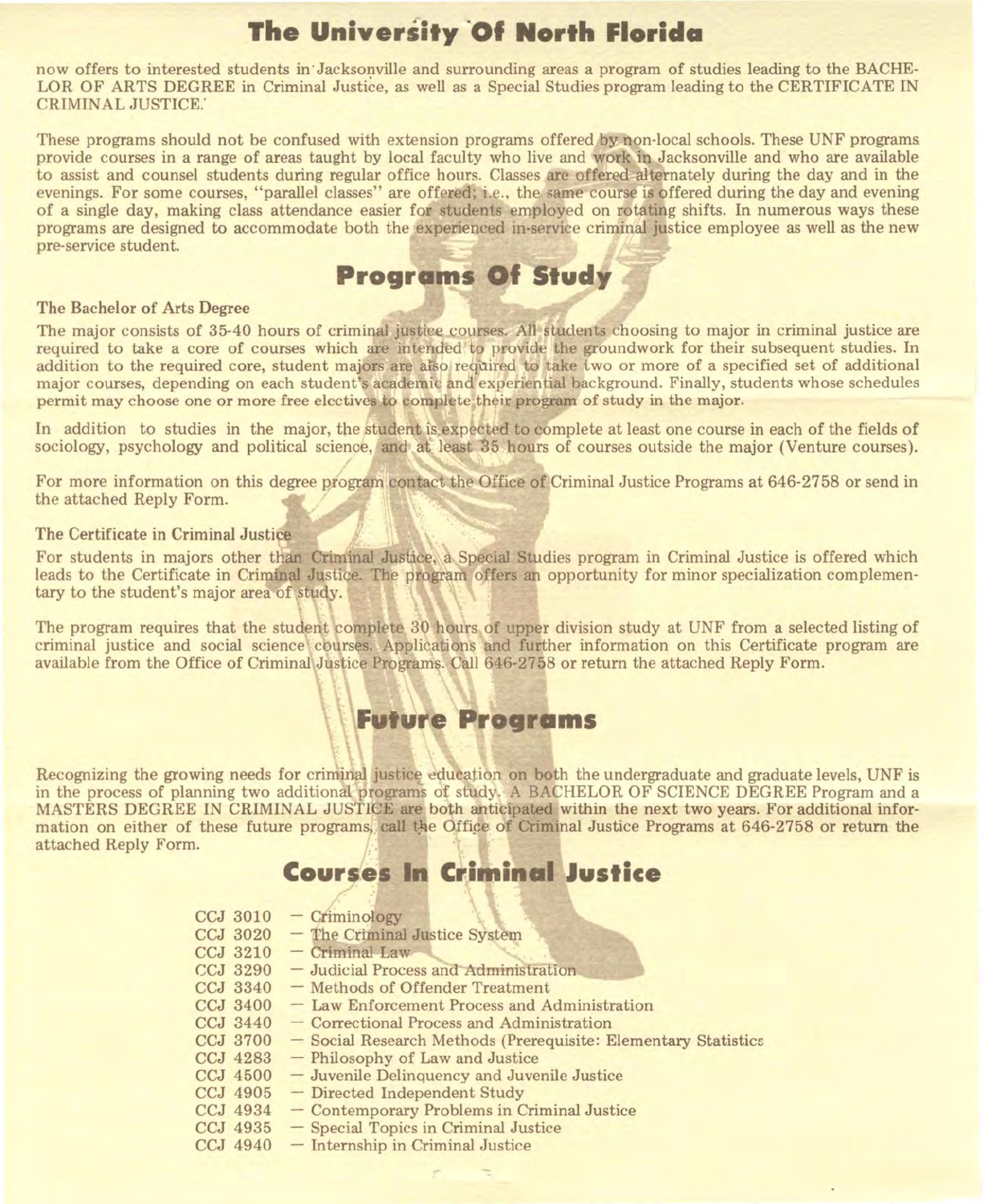## **Faculty-**

courses in Criminal Justice are taught by both full-time UNF faculty and by local criminal justice experts on a parttime basis. Teaching faculty presently include:

Ch1istine E. Rasche, Ph.D., *Coordinator of Criminal Justice Programs and Associate Professor of Criminal Justice.*  David R. Simon, Ph.D., *Assistant Professor of Sociology and Academic Advisor in Criminal Justice*  Joque Soskis, J.D., *Assistant Professor of Criminal Justice*  Linda A. Foley, Ph.D., *Associate Professor of Psychology*  Dietra Micks, Ph.D., J.D., *Assistant Professor of Business Law*  Ed Austin, J.D., *State Attorney, Fourth Judicial Circuit of Florida*  Michael Weinstein, M.A., ABD, *Director of Administration, State Attorney's Office, Fourth Judicial Circuit of Florida*  Gary Higgins, M.B.A., *Senior Police Planner, Planning and Research, Jacksonville Sheriff's Office*  Barry Hinnant, M.S.W., *Director, Jacksonville Drug Abuse Program* 

## **Admission**

Admission to these programs follows University guidelines and is currently open to students who have earned an Associate of Arts degree or its equivalent. Students lacking the AA degree should inquire about Criminal Justice education at Florida Junior College, South Campus, 646-2060.

There are no specific criminal justice course prerequisites required for entry into the program at the present time. However, Elementary Statistics is a requirement for graduation for all majors, is prerequisite to some courses in the major, and is therefore a strongly recommended prerequisite for entry into the program.

#### **Costs And Financial Aid**

Students seeking admission to the program must pay an admission fee of \$15.00 at the time of submitting admission applications and transcripts.

Registration fees for all courses for Florida residents are established by the Board of Regents. At present fees are \$16.50 per undergraduate quarter hour.

There is a \$5.00 annual parking fee for students bringing vehicles onto the campus.

LEEP funding will be available to qualified in-service students. Students who wish to apply or inquire about LEEP grants, or other forms of financial aid, should contact Mrs. Carrie Tutson in the Office of Financial Aid, 646-2604.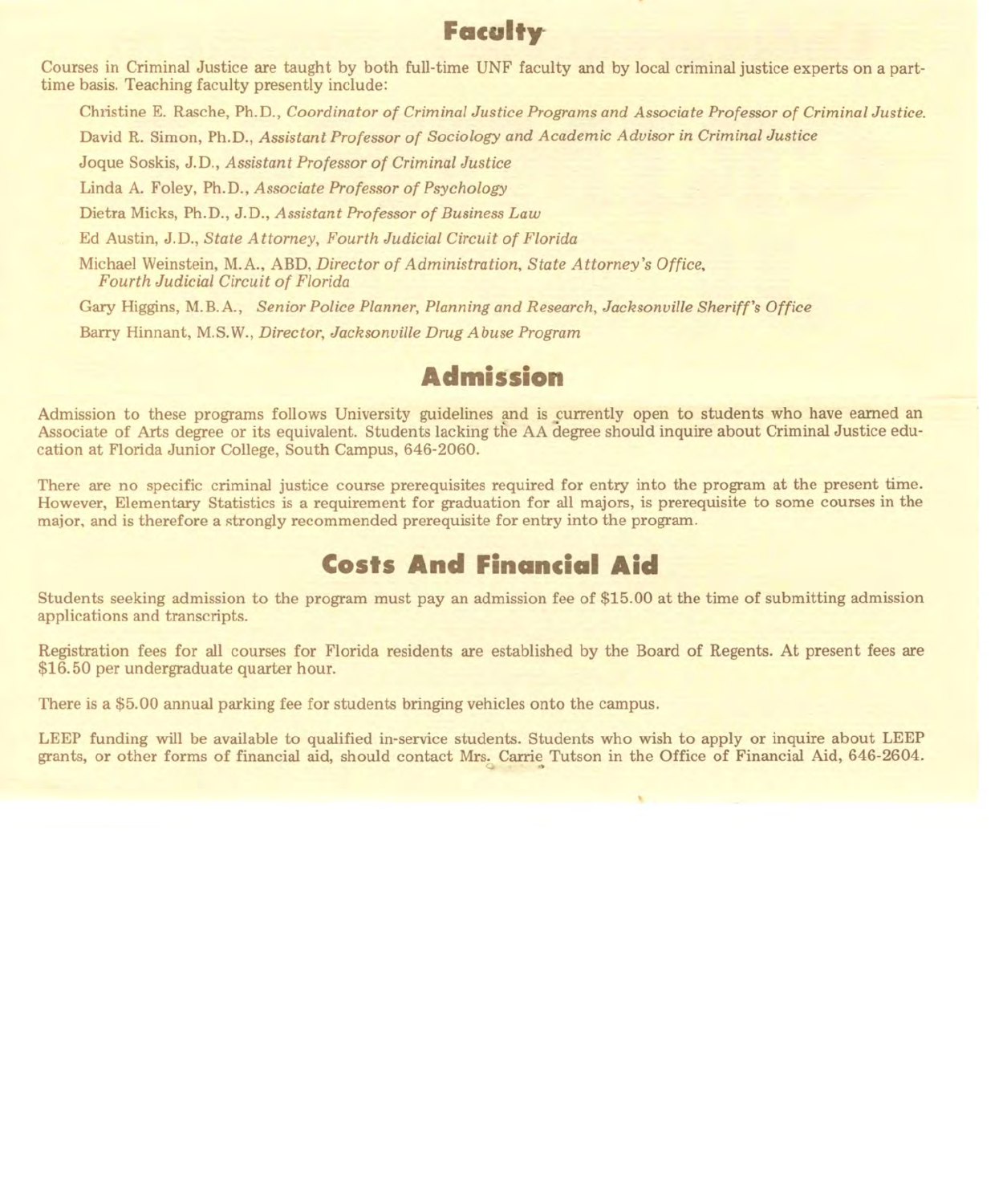Office of Criminal Justice Programs University of North Florida Jacksonville, Florida 32216



"This public document was printed at a cost of \$351.62, or 7 cents per copy, to inform prospec-tive students of Bachelor's Degree programs in Criminal Justice at UNF. UNF is an equal opportunity educational-employment institution.